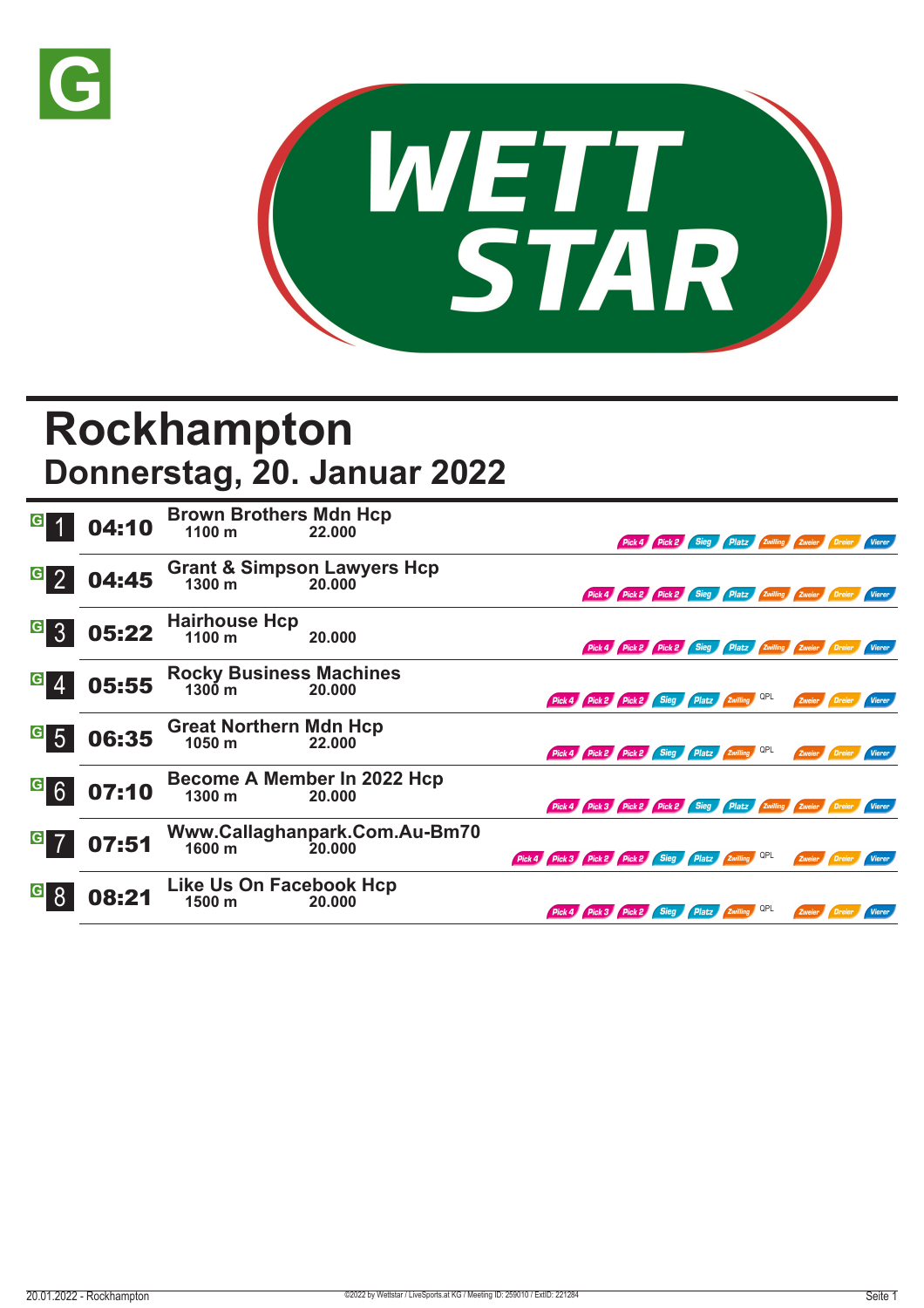| <b>WANN STARTET IHR PFERD</b>                                                                                                                                                                                                                                  | 6          |
|----------------------------------------------------------------------------------------------------------------------------------------------------------------------------------------------------------------------------------------------------------------|------------|
|                                                                                                                                                                                                                                                                |            |
| Aerial Combat<br>6<br>I Am Clever<br>3<br>Shiranda<br>8<br>Military Force<br>Cavalero                                                                                                                                                                          |            |
| 5<br>5<br>$\overline{2}$<br>5<br>Miss Pierro<br>Chestnuts<br>Il Calzino<br>Simon Says<br>Albertessa                                                                                                                                                            |            |
| Commander's Watch<br>4<br>More Than Charged<br>5<br>In Order<br>Sirene<br>Allanon                                                                                                                                                                              |            |
| 8<br>8<br>5<br>Attique<br>In'hinchable<br>Motherlode<br>Springthorpe<br>Countess Rostova                                                                                                                                                                       |            |
| $\overline{2}$<br>Aussie Tycoon<br>Itsa Clamity<br><b>Planet Warrior</b><br>Star Of Leon<br>Crockett                                                                                                                                                           |            |
| 6<br>Daunting Queen<br>Bay's Spirit<br>Poetic Heart<br>Svindal<br>Jay Jay                                                                                                                                                                                      |            |
| Better Rain<br>8<br>Sweet Cinzia<br>Duan Phoenix<br>Prince Of Venice<br>Joan's Joy                                                                                                                                                                             |            |
| $\overline{2}$<br>Bogey Man<br><b>Emilee's Empire</b><br><b>Tavi Mcbride</b><br>Kashkar<br>Quidni                                                                                                                                                              |            |
| 4<br>Round The Fire<br><b>Bold Advance</b><br>Legal Chance<br>Emma's Jet<br>5<br>Thorben                                                                                                                                                                       |            |
| 2<br>8<br>8<br>Boudica's Gift<br>Lets Torque A Deel<br>Ruffin' It<br>8<br><b>Flaming Victory</b><br>Tontein                                                                                                                                                    |            |
| $\overline{2}$<br>8<br>$\overline{2}$<br>Tour De Dream<br>Scent Of Fear<br>Calpurnia<br>Frankie Blue Eves<br><b>Magnetic Drive</b>                                                                                                                             |            |
| 3<br>$\overline{4}$<br>3<br>Valtino<br>Future Idea<br>Manifica<br>4<br>Scoria Star<br>Captain Fox                                                                                                                                                              |            |
| 3<br>3<br>6<br>5<br>Master Jamie<br><b>Sheer Success</b><br>Whoa Lola<br>Cardice<br>Havashout                                                                                                                                                                  | 5          |
|                                                                                                                                                                                                                                                                |            |
| <b>WANN STARTET IHR JOCKEY / FAHRER</b>                                                                                                                                                                                                                        |            |
| 5,8<br>Adam Sewell<br>1,3,5,6,7,8<br>4,5,6,7,8<br><b>Chris Whiteley</b><br>3,6,7,8<br>Justin P Stanley<br>2.4.5.7.8<br>1,3,4,8<br>Dan Mc Gillivray<br>Leslie Tillev<br>2,4,5,6,7,8<br>2,4,5,6,7,8<br>1,3,4,5,8<br>Montana Philpot<br>Nathan Day<br>M Potgieter |            |
| Nathan Thomas<br>1,2,3,4,5,6,7,8<br><b>Rick Mcmahon</b><br>Ryan Wiggins<br>1,2,5,7                                                                                                                                                                             |            |
| 3,5,8<br><b>Tahlia Fenlon</b><br>1,2,3,4,5,6,7,8<br><b>Tessa Townsend</b>                                                                                                                                                                                      |            |
| <b>WANN STARTET IHR TRAINER</b>                                                                                                                                                                                                                                |            |
| 5<br>A Simpson & D Urand<br>7.8<br>Adrian Coome<br>Allan A Clark                                                                                                                                                                                               |            |
| Angela Stephens<br>5,8<br>1,2,4<br>Ben Crear<br>5<br><b>Billy Healey</b><br><b>Clinton Taylor</b><br>Damien Rideout                                                                                                                                            | 3,5,6<br>8 |
| 8<br>4,8<br>1,2,4<br>F E Smith<br>G R Green<br>Darryl Johnston<br>Denis Schultz                                                                                                                                                                                | 6          |
| 3,8<br>lan Prizeman<br>5.6<br>James Wanless<br>Jared Wehlow<br>J F Lewis                                                                                                                                                                                       | 5,8        |
| 2,7<br>1,2,3,6,8<br>K J Miller<br>Jason Morgan<br>John Manzelmann<br>John Wigginton                                                                                                                                                                            |            |
| Kristie L Clark-Peoples<br>Lyle Rowe<br>6<br>Lyle Wright<br>Leanne Applewaite                                                                                                                                                                                  | 3.5        |

**Lynette Petersen 7 M & C Dore 6 M Hassam 6 Mark Lehmann 3 Olivia Cairns 4,7 Peter Fleming 3 Ricky Vale 5 Stephen O'shea 4,5 Stephen Rundle 3,8 Tim Cook 1 Tom F Smith 1,8 Trevor Williams 5 Zoe Hohn 8**

L,

L.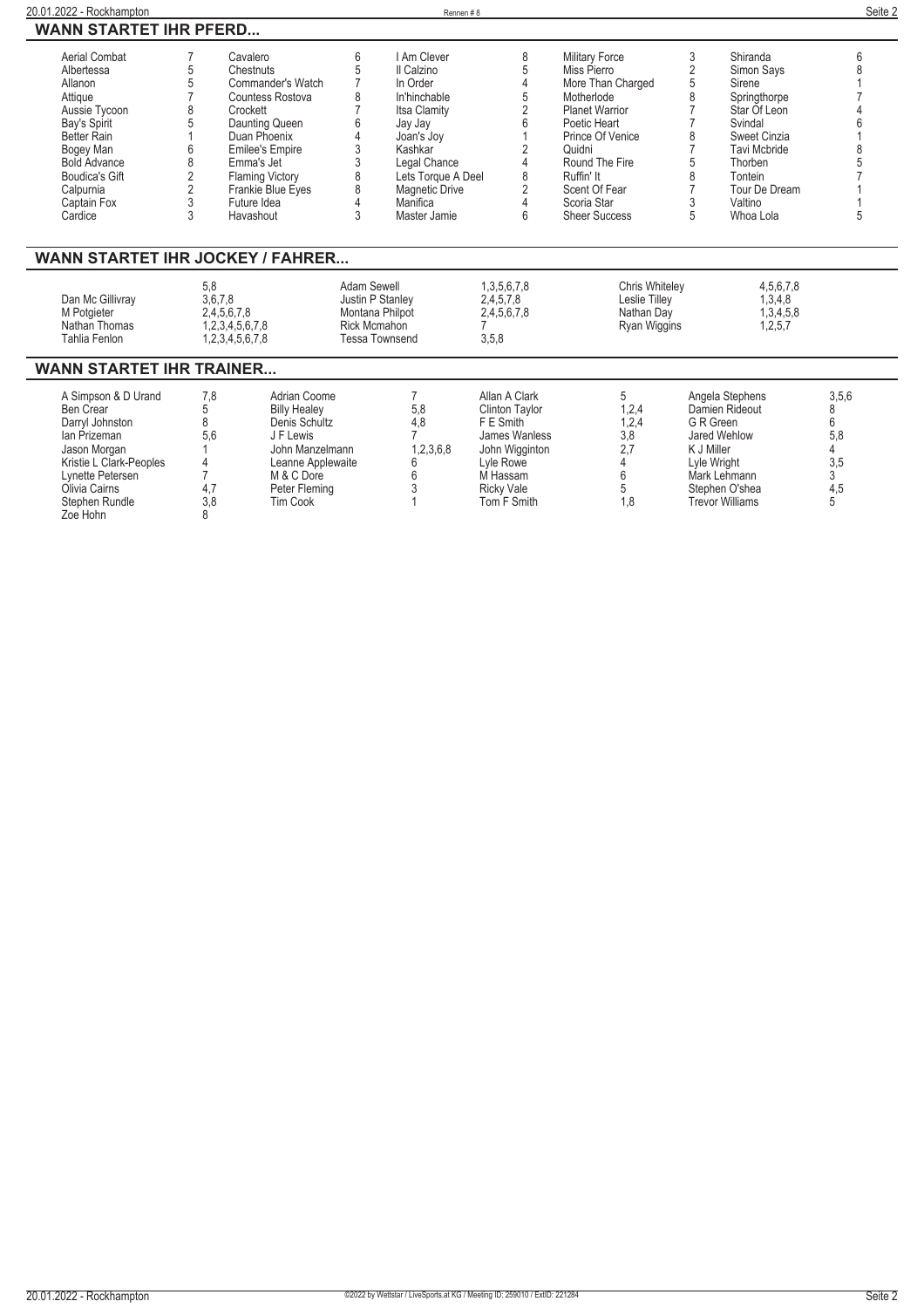|                                 | 20.01.2022 - Rockhampton                                                                       | Rennen #1                                                 | Seite 3 |
|---------------------------------|------------------------------------------------------------------------------------------------|-----------------------------------------------------------|---------|
| $\overline{G}$                  | 1100 m<br>22.000                                                                               | <b>Brown Brothers Mdn Hcp</b><br>Rennpreis: 22.000        |         |
|                                 | 04:10                                                                                          |                                                           |         |
| 1100                            | <b>Sieg</b><br><b>Platz</b><br>Zwilling                                                        | Pick 2 Pick 4<br><b>Vierer</b><br>Zweier<br><b>Dreier</b> |         |
| 4<br>58.0                       | <b>Better Rain</b><br>2j. b W (Better Than Ready - What A Smile)<br>Trainer: Tom F Smith       |                                                           |         |
| Box: 5<br>ML: 165,0             | <b>Leslie Tilley</b>                                                                           |                                                           |         |
| $\overline{\mathbf{2}}$<br>57.5 | <b>Sirene</b><br>2j. ch W (De Shamekh - Serene Saga)<br>Trainer: Clinton Taylor<br>鸿           |                                                           |         |
| Box: 3<br>ML: 5,0               | <b>Nathan Day</b>                                                                              |                                                           |         |
| 3<br>55.5                       | Joan's Joy<br>2j. gr S (Top Echelon - Flinders Command)<br>Trainer: Tim Cook<br><b>Sec</b>     |                                                           |         |
| Box: 2<br>ML: 501,0             | <b>Ryan Wiggins</b>                                                                            |                                                           |         |
| 4<br>55.5                       | <b>Sweet Cinzia</b><br>2j. br S (Better Than Ready - Cinzia)<br>Trainer: John Manzelmann<br>d. |                                                           |         |
| Box: 1<br>ML: 15,0              | <b>Nathan Thomas</b>                                                                           |                                                           |         |
| 5<br>55.5                       | <b>Tour De Dream</b><br>2j. ch S (Sepoy - Flawless Choice)<br>Trainer: Jason Morgan<br>Q       |                                                           |         |
| Box: 4<br>ML: 3,0               | <b>Adam Sewell</b>                                                                             |                                                           |         |
| 6<br>55.0                       | <b>Valtino</b><br>2j. b S (Heroic Valour - Flautino)<br>Trainer: F E Smith                     |                                                           |         |
| Box: 6<br>ML: 501,0             | <b>Tahlia Fenlon</b>                                                                           |                                                           |         |
| Ergebnis:                       | Quoten:                                                                                        |                                                           |         |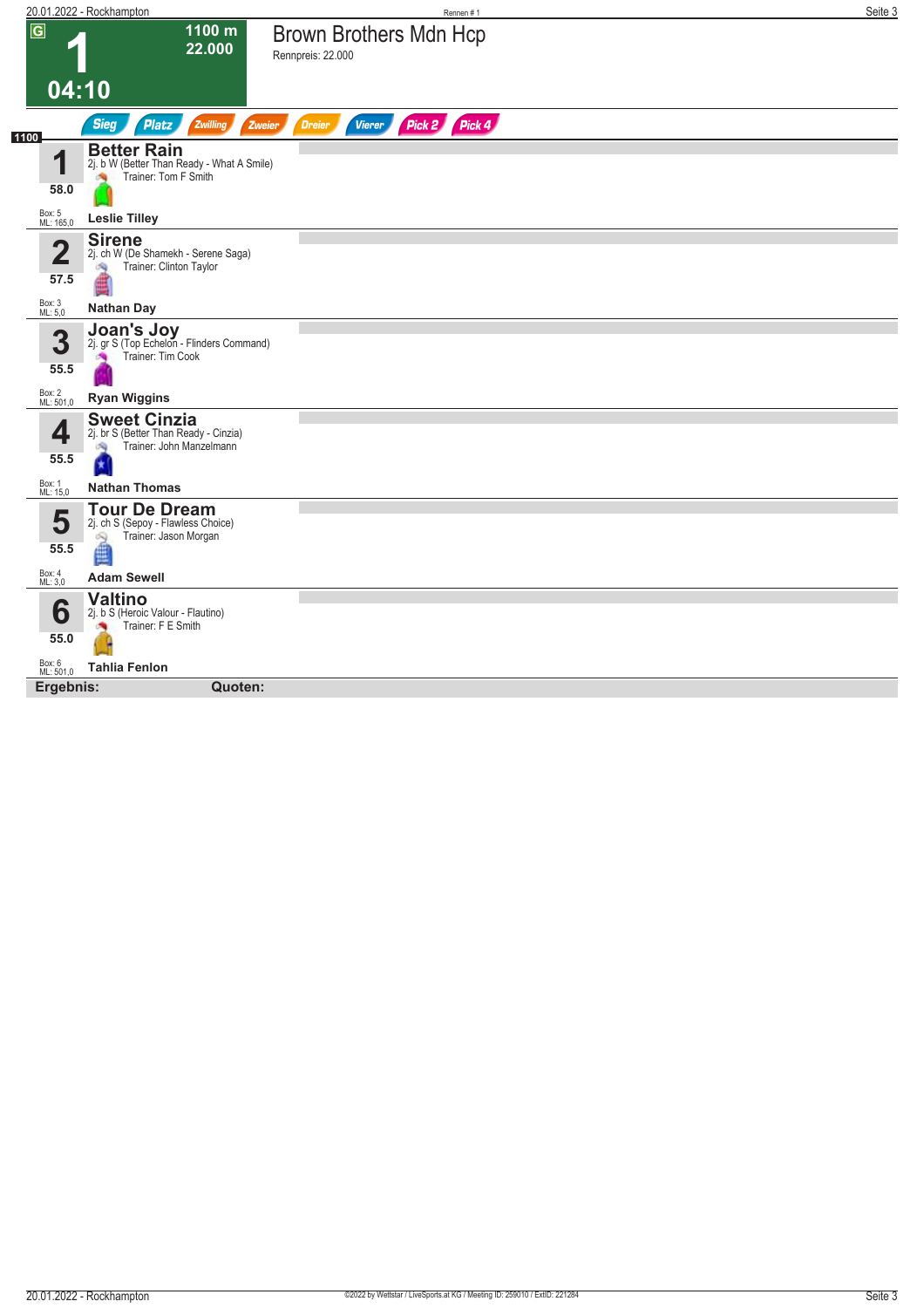|                    | 20.01.2022 - Rockhampton                                                                       | Rennen #2                                                 | Seite 4 |
|--------------------|------------------------------------------------------------------------------------------------|-----------------------------------------------------------|---------|
| $\overline{G}$     | 1300 m<br>20.000                                                                               | Grant & Simpson Lawyers Hcp<br>Rennpreis: 20.000          |         |
| 04:45              |                                                                                                |                                                           |         |
| 1300               | <b>Sieg</b><br><b>Platz</b><br>Zwilling<br>Zweier                                              | Pick 2 Pick 2<br>Pick 4<br><b>Vierer</b><br><b>Dreier</b> |         |
| 4<br>59.0          | <b>Kashkar</b><br>3j. br S (Better Than Ready - Kelanny Lass)<br>Trainer: F E Smith<br>×       |                                                           |         |
| Box: 4<br>ML: 38,0 | <b>Tahlia Fenlon</b>                                                                           |                                                           |         |
| 2<br>58.0          | <b>Boudica's Gift</b><br>3j. b S (Sooboog - Celtic Queen)<br>Trainer: John Wigginton<br>ு      |                                                           |         |
| Box: 5<br>ML: 5,0  | <b>Justin P Stanley</b>                                                                        |                                                           |         |
| 3<br>58.0          | <b>Miss Pierro</b><br>3j. b S (Pierro - Blinding Fast)<br>Trainer: John Manzelmann<br>d.       |                                                           |         |
| Box: 3<br>ML: 14,0 | <b>Ryan Wiggins</b>                                                                            |                                                           |         |
| 4<br>56.5          | <b>Magnetic Drive</b><br>3j. gr/br S (Top Echelon - Oceantes)<br>Trainer: Clinton Taylor<br>OQ |                                                           |         |
| Box: 2<br>ML: 19,0 | <b>Montana Philpot</b>                                                                         |                                                           |         |
| 5<br>55.5          | Calpurnia<br>3j. br S (Holy Roman Emperor - Sworntomylov<br>Trainer: John Manzelmann<br>Q      |                                                           |         |
| Box: 6<br>ML: 41,0 | <b>Nathan Thomas</b>                                                                           |                                                           |         |
| 6<br>55.5          | <b>Itsa Clamity</b><br>3j. b S (Denman - Heartbreak)<br>Trainer: F E Smith<br>S.               |                                                           |         |
| Box: 1<br>ML: 8,0  | <b>M Potgieter</b>                                                                             |                                                           |         |
| Ergebnis:          | Quoten:                                                                                        |                                                           |         |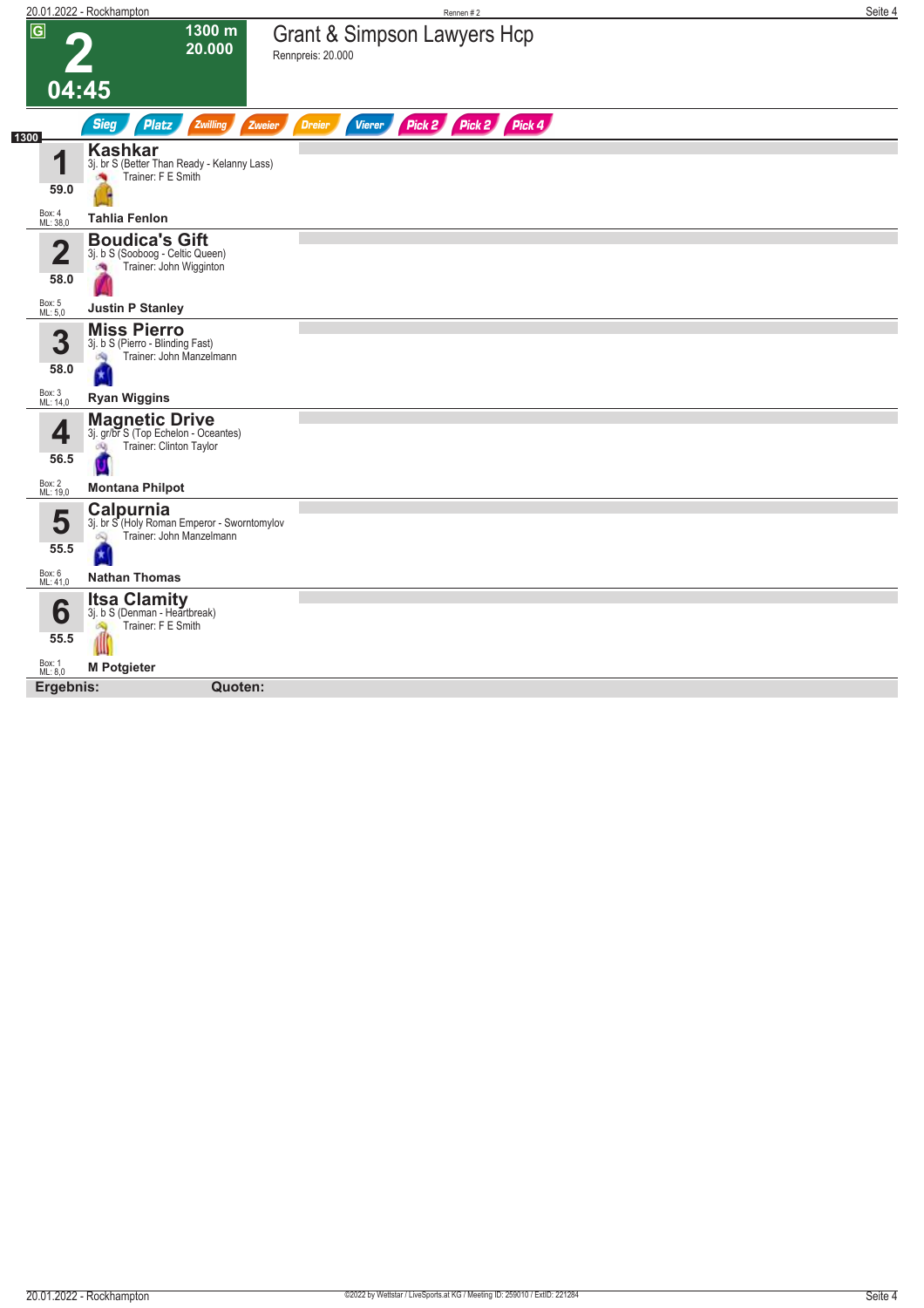|                                 | 20.01.2022 - Rockhampton                                                                     |                                    | Rennen #3            | Seite 5 |
|---------------------------------|----------------------------------------------------------------------------------------------|------------------------------------|----------------------|---------|
| $\overline{G}$                  | 1100 m<br>20.000                                                                             | Hairhouse Hcp<br>Rennpreis: 20.000 |                      |         |
|                                 | 05:22                                                                                        |                                    |                      |         |
| 1100                            | <b>Sieg</b><br><b>Platz</b><br>Zwilling<br><b>Zweier</b>                                     | <b>Dreier</b><br><b>Vierer</b>     | Pick 2 Pick 2 Pick 4 |         |
| и<br>60.5                       | <b>Emma's Jet</b><br>5j. ch W (Jet Spur - Sister Emma)<br>Trainer: Stephen Rundle<br>Ñ       |                                    |                      |         |
| Box: 5<br>ML: 5,0               | <b>Tessa Townsend</b>                                                                        |                                    |                      |         |
| $\overline{\mathbf{2}}$<br>57.5 | <b>Captain Fox</b><br>5j. b W (Foxwedge - Harquila)<br>Trainer: Peter Fleming                |                                    |                      |         |
| Box: 7<br>ML: 38,0              | <b>Leslie Tilley</b>                                                                         |                                    |                      |         |
| 3<br>56.0                       | <b>Emilee's Empire</b><br>4j. b S (Carrara - Champagne Kitten)<br>Trainer: Lyle Wright<br>×  |                                    |                      |         |
| Box: 4<br>ML: 32,0              | <b>Nathan Day</b>                                                                            |                                    |                      |         |
| 4<br>55.0                       | <b>Scoria Star</b><br>4j. ch S (Unencumbered - Hypatia)<br>Trainer: Mark Lehmann             |                                    |                      |         |
| Box: 2<br>ML: 32,0              | <b>Adam Sewell</b>                                                                           |                                    |                      |         |
| 5<br>54.5                       | <b>Cardice</b><br>5j. gr/br S (Brazen Beau - Icy Mist)<br>Trainer: John Manzelmann<br>d C    |                                    |                      |         |
| Box: 6<br>ML: 21,0              | <b>Nathan Thomas</b>                                                                         |                                    |                      |         |
| 6<br>54.0                       | <b>Military Force</b><br>4j. b W (Bullet Train - Cassie's Dream)<br>Trainer: Angela Stephens |                                    |                      |         |
| Box: 1<br>ML: 17,0              | <b>Tahlia Fenlon</b>                                                                         |                                    |                      |         |
| 54.0                            | <b>Havashout</b><br>6j. b W (Skilled - Havasinga)<br>Trainer: James Wanless                  |                                    |                      |         |
| Box: 3<br>ML: 501,0             | Dan Mc Gillivray                                                                             |                                    |                      |         |
| Ergebnis:                       | Quoten:                                                                                      |                                    |                      |         |
|                                 |                                                                                              |                                    |                      |         |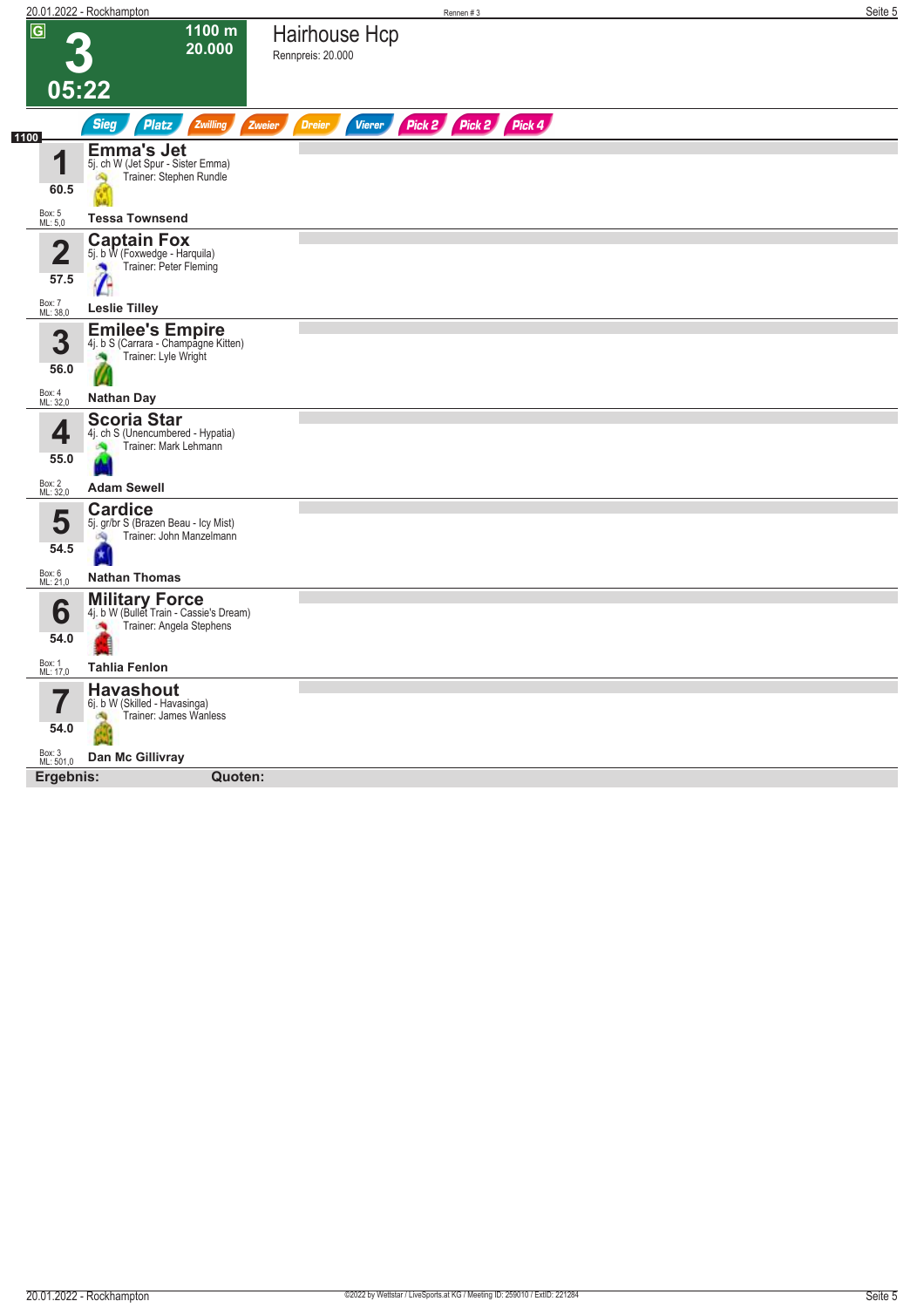|                        | 20.01.2022 - Rockhampton                                                                            | Rennen #4                                                        | Seite 6 |
|------------------------|-----------------------------------------------------------------------------------------------------|------------------------------------------------------------------|---------|
| $\overline{G}$         | 1300 m<br>20.000                                                                                    | <b>Rocky Business Machines</b><br>Rennpreis: 20.000              |         |
| 05:55                  |                                                                                                     |                                                                  |         |
|                        | QPL<br><b>Sieg</b><br>Platz<br>Zwilling                                                             | Pick 2 Pick 2 Pick 4<br><b>Dreier</b><br><b>Vierer</b><br>Zweier |         |
| 1300<br>1<br>59.0      | <b>Future Idea</b><br>4j. b W (Headwater - Ella Zabella)<br>Trainer: Kristie L Clark-Peoples<br>đQ. |                                                                  |         |
| Box: 3<br>ML: 12,0     | Ю<br><b>Leslie Tilley</b>                                                                           |                                                                  |         |
| $\overline{2}$<br>58.0 | <b>Star Of Leon</b><br>4j. ch W (Starspangledbanner - Cafe Scientific<br>Trainer: K J Miller        |                                                                  |         |
| Box: 1<br>ML: 12,0     | <b>M</b> Potgieter                                                                                  |                                                                  |         |
| 3<br>58.0              | Whykayoh<br>5j. b/br W (Fighting Sun - Miss Whytwokay)<br>Trainer: F E Smith<br>÷,<br>Ξ             |                                                                  |         |
| Box: 7<br>ML: 9,0      | <b>Tahlia Fenlon</b>                                                                                |                                                                  |         |
| 4<br>57.5              | <b>Yuan Fen</b><br>4j. b W (Artie Schiller - Predestined)<br>Trainer: Olivia Cairns<br>淘            |                                                                  |         |
| Box: 5<br>ML: 31,0     | <b>Justin P Stanley</b>                                                                             |                                                                  |         |
| 5<br>54.5              | <b>Manifica</b><br>4j. b W (Benfica - Knightwick Manor)<br>Trainer: Stephen O'shea<br>內<br>û        |                                                                  |         |
| Box: 4<br>ML: 11,0     | <b>Chris Whiteley</b>                                                                               |                                                                  |         |
| 6<br>54.0              | In Order<br>4j. br S (Better Than Ready - Hearts'n'diamon<br>Trainer: Clinton Taylor<br>N           |                                                                  |         |
| Box: 6<br>ML: 23,0     | <b>Montana Philpot</b>                                                                              |                                                                  |         |
| 7<br>I<br>54.0         | <b>Legal Chance</b><br>4j. br W (Spirit Of Boom - Leave It To Chance)<br>Trainer: Lyle Rowe         |                                                                  |         |
| Box: 2<br>ML: 16,0     | <b>Nathan Thomas</b>                                                                                |                                                                  |         |
| 8<br>54.0              | <b>Duan Phoenix</b><br>7j. b/br W (Easy Rocking - Feed The World)<br>Trainer: Denis Schultz<br>Ω    |                                                                  |         |
| Box: 8<br>ML: 81,0     | <b>Nathan Day</b>                                                                                   |                                                                  |         |
| Ergebnis:              | Quoten:                                                                                             |                                                                  |         |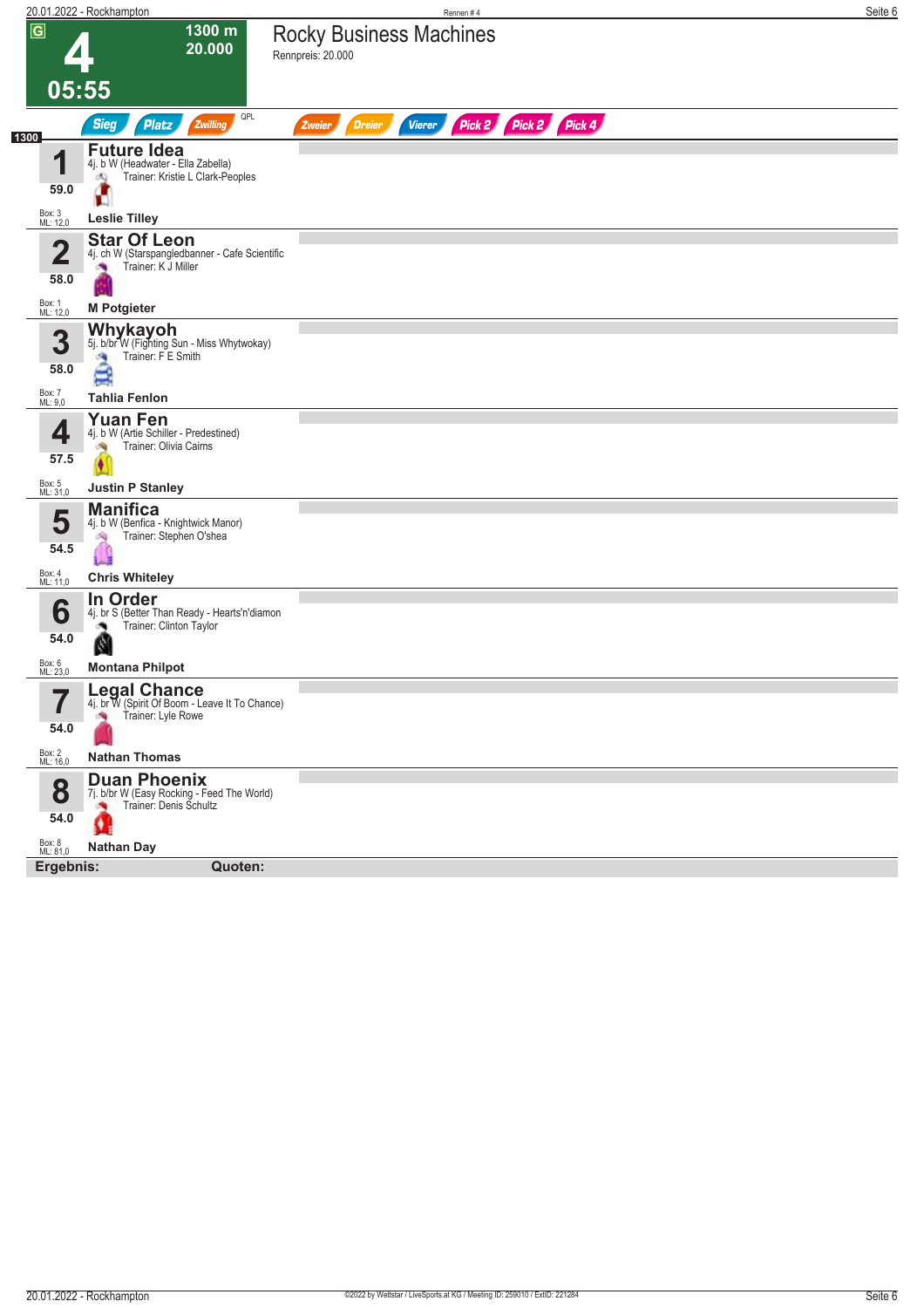|                                         | 20.01.2022 - Rockhampton                                                                                            |                                                    | Rennen #5     |                      |  | Seite 7 |
|-----------------------------------------|---------------------------------------------------------------------------------------------------------------------|----------------------------------------------------|---------------|----------------------|--|---------|
| $\overline{G}$                          | 1050 m<br>22.000<br>06:35                                                                                           | <b>Great Northern Mdn Hcp</b><br>Rennpreis: 22.000 |               |                      |  |         |
|                                         | QPL<br><b>Sieg</b><br>Platz<br>Zwilling                                                                             | <b>Dreier</b><br>Zweier                            | <b>Vierer</b> | Pick 2 Pick 2 Pick 4 |  |         |
| 1050<br>1<br>59.0<br>Box: 3<br>ML: 65,0 | <b>Chestnuts</b><br>3j. b W (Shooting To Win - Little Geisha)<br>Trainer: Billy Healey<br><b>Nathan Thomas</b>      |                                                    |               |                      |  |         |
| 0<br>59.0                               | <b>Whoa Lola</b><br>4j. b S (Statue Of Liberty - Don't Worry Toff)<br>Trainer: Allan A Clark<br>沟                   |                                                    |               |                      |  |         |
| Box: 6<br>ML: 205,0                     | <b>Tahlia Fenlon</b>                                                                                                |                                                    |               |                      |  |         |
| 3<br>58.5                               | Il Calzino<br>4j. b W (Champions Gallery - Pot O' Gold)<br>Trainer: Jared Wehlow                                    |                                                    |               |                      |  |         |
| Box: 11<br>ML: 11,0                     | <b>Justin P Stanley</b>                                                                                             |                                                    |               |                      |  |         |
| 4<br>58.0                               | <b>Allanon</b><br>3j. b W (I Am Invincible - Shannara)<br>Trainer: Ricky Vale<br>a,<br>U                            |                                                    |               |                      |  |         |
| Box: 9<br>ML: 9,0                       | <b>Ryan Wiggins</b><br>In'hinchable                                                                                 |                                                    |               |                      |  |         |
| 5<br>58.0                               | 3j. b W (Hinchinbrook - Pixible)<br>Trainer: Billy Healey<br>×<br>ū                                                 |                                                    |               |                      |  |         |
| Box: 10<br>ML: 501,0                    | <b>Sheer Success</b>                                                                                                |                                                    |               |                      |  |         |
| 6<br>57.5                               | 4j. b S (Scissor Kick - Class Success)<br>Trainer: Stephen O'shea<br>鸿                                              |                                                    |               |                      |  |         |
| Box: 7<br>ML: 15,0                      | <b>Chris Whiteley</b>                                                                                               |                                                    |               |                      |  |         |
| 5<br>56.5                               | <b>Albertessa</b><br>3. Dr S (AIDIECHT - SINESSA)<br>Trainer: Lyle Wright<br>Q                                      |                                                    |               |                      |  |         |
| Box: 4<br>ML: 11,0                      | <b>Nathan Day</b>                                                                                                   |                                                    |               |                      |  |         |
| 8<br>54.5<br>Box: 2<br>ML: 15,0         | <b>Bay's Spirit</b><br>3j. b W (Spirit Of Boom - Folk Music)<br>Trainer: Angela Stephens<br>A<br><b>Adam Sewell</b> |                                                    |               |                      |  |         |
| 9                                       | <b>Round The Fire</b><br>3j. b/br W (Your Song - Little Black Fish)<br>Trainer: Ben Crear                           |                                                    |               |                      |  |         |
| 54.5                                    |                                                                                                                     |                                                    |               |                      |  |         |
| Box: 1<br>ML: 31,0                      | <b>Montana Philpot</b>                                                                                              |                                                    |               |                      |  |         |
| И<br>1 U<br>54.0                        | More Than Charged<br>5j. b/br S (More Than Ready - Heritage Lane)<br>Trainer: Trevor Williams                       |                                                    |               |                      |  |         |
| Box: 8<br>ML: 31,0                      | <b>Tessa Townsend</b>                                                                                               |                                                    |               |                      |  |         |
| ◢<br>п<br>54.0<br>Box: 5<br>ML: 15,0    | <b>Thorben</b><br>5j. ch W (Dawn Approach - Fetes Alfresco)<br>Trainer: Ian Prizeman<br>漁                           |                                                    |               |                      |  |         |
| Ergebnis:                               | <b>M Potgieter</b><br>Quoten:                                                                                       |                                                    |               |                      |  |         |
|                                         |                                                                                                                     |                                                    |               |                      |  |         |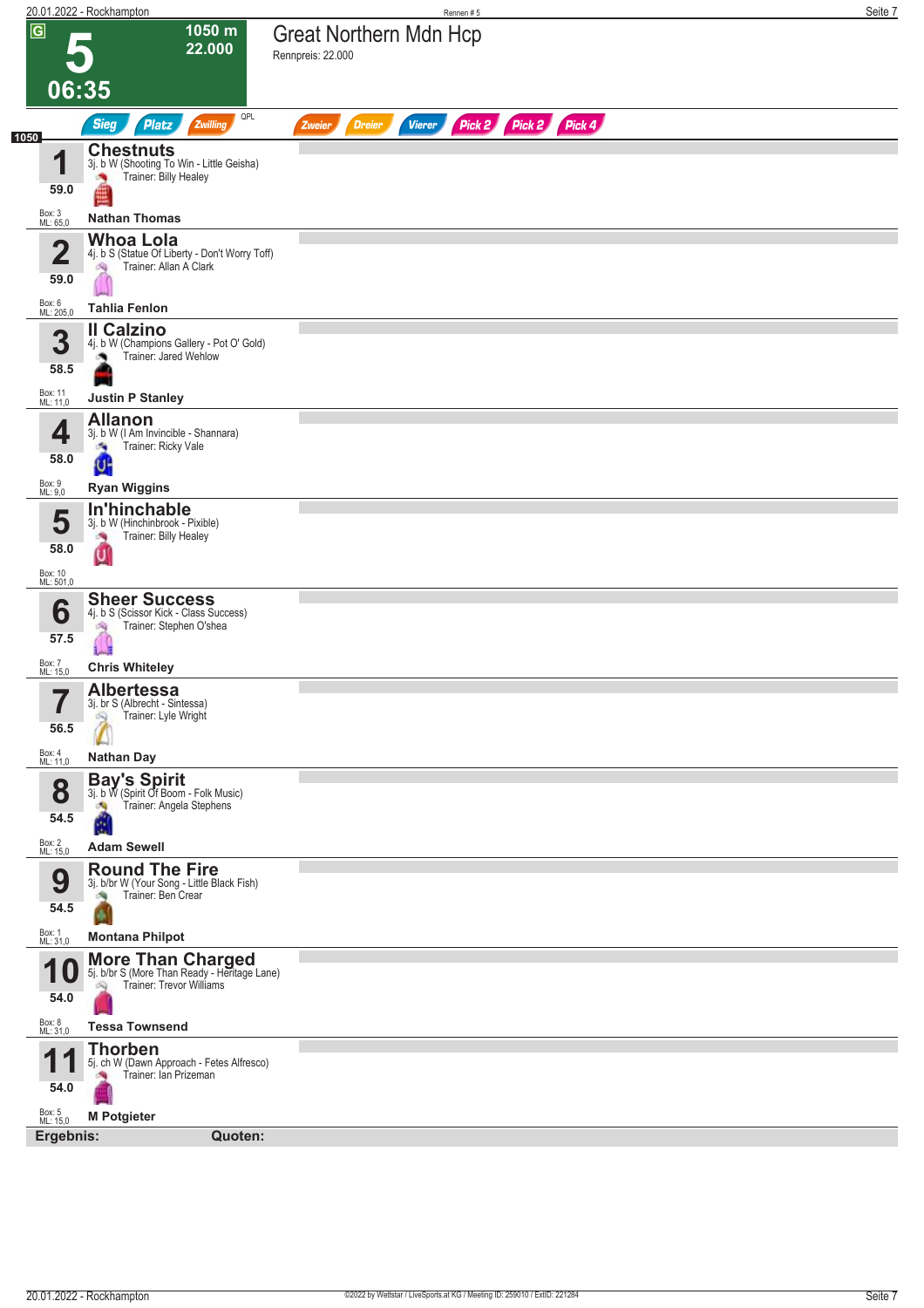|                           | 20.01.2022 - Rockhampton                                                                            | Rennen#6                                         |                             | Seite 8 |
|---------------------------|-----------------------------------------------------------------------------------------------------|--------------------------------------------------|-----------------------------|---------|
| $\overline{G}$            | 1300 m<br>20.000                                                                                    | Become A Member In 2022 Hcp<br>Rennpreis: 20.000 |                             |         |
|                           | 07:10                                                                                               |                                                  |                             |         |
|                           | <b>Sieg</b><br><b>Platz</b><br>Zwilling<br>Zweier                                                   | <b>Dreier</b><br><b>Vierer</b>                   | Pick 2 Pick 2 Pick 3 Pick 4 |         |
| 1300<br>1<br>65.5         | <b>Master Jamie</b><br>5j. b W (Poet's Voice - Verkko)<br>Trainer: G R Green<br>ô,<br>Ű             |                                                  |                             |         |
| Box: 2<br>ML: 26,0        | Dan Mc Gillivray                                                                                    |                                                  |                             |         |
| Ω<br>∠<br>55.0            | <b>Bogey Man</b><br>8j. b W (Bagger Vance - Destin)<br>Trainer: M & C Dore                          |                                                  |                             |         |
| Box: 1<br>ML: 75,0        | <b>M Potgieter</b>                                                                                  |                                                  |                             |         |
| 3<br>55.0                 | <b>Daunting Queen</b><br>7j. b S (Daunting Lad - Queen Of Happiness)<br>Trainer: M Hassam<br>澚<br>w |                                                  |                             |         |
| Box: 5<br>ML: 7,0         | <b>Chris Whiteley</b>                                                                               |                                                  |                             |         |
| 4<br>55.0                 | <b>Shiranda</b><br>6j. b W (Bernardini - Permeate)<br>Trainer: John Manzelmann<br>d.                |                                                  |                             |         |
| <b>Box: 7</b><br>ML: 16,0 | <b>Nathan Thomas</b>                                                                                |                                                  |                             |         |
| 5<br>54.0                 | <b>Cavalero</b><br>7j. ch W (Helmet - Zipstream)<br>Trainer: Leanne Applewaite<br>×<br>Ø            |                                                  |                             |         |
| Box: 4<br>ML: 5,0         | <b>Adam Sewell</b>                                                                                  |                                                  |                             |         |
| 6<br>54.0                 | <b>Jay Jay</b><br>7j. ch W (Star Witness - Startling Aura)<br>Trainer: Angela Stephens              |                                                  |                             |         |
| Box: 6<br>ML: 55,0        | <b>Tahlia Fenlon</b>                                                                                |                                                  |                             |         |
| 54.0                      | <b>Svindal</b><br>5j. b W (Albrecht - Magistra)<br>Trainer: Ian Prizeman                            |                                                  |                             |         |
| Box: 3<br>ML: 9,0         | <b>Montana Philpot</b>                                                                              |                                                  |                             |         |
| Ergebnis:                 | Quoten:                                                                                             |                                                  |                             |         |
|                           |                                                                                                     |                                                  |                             |         |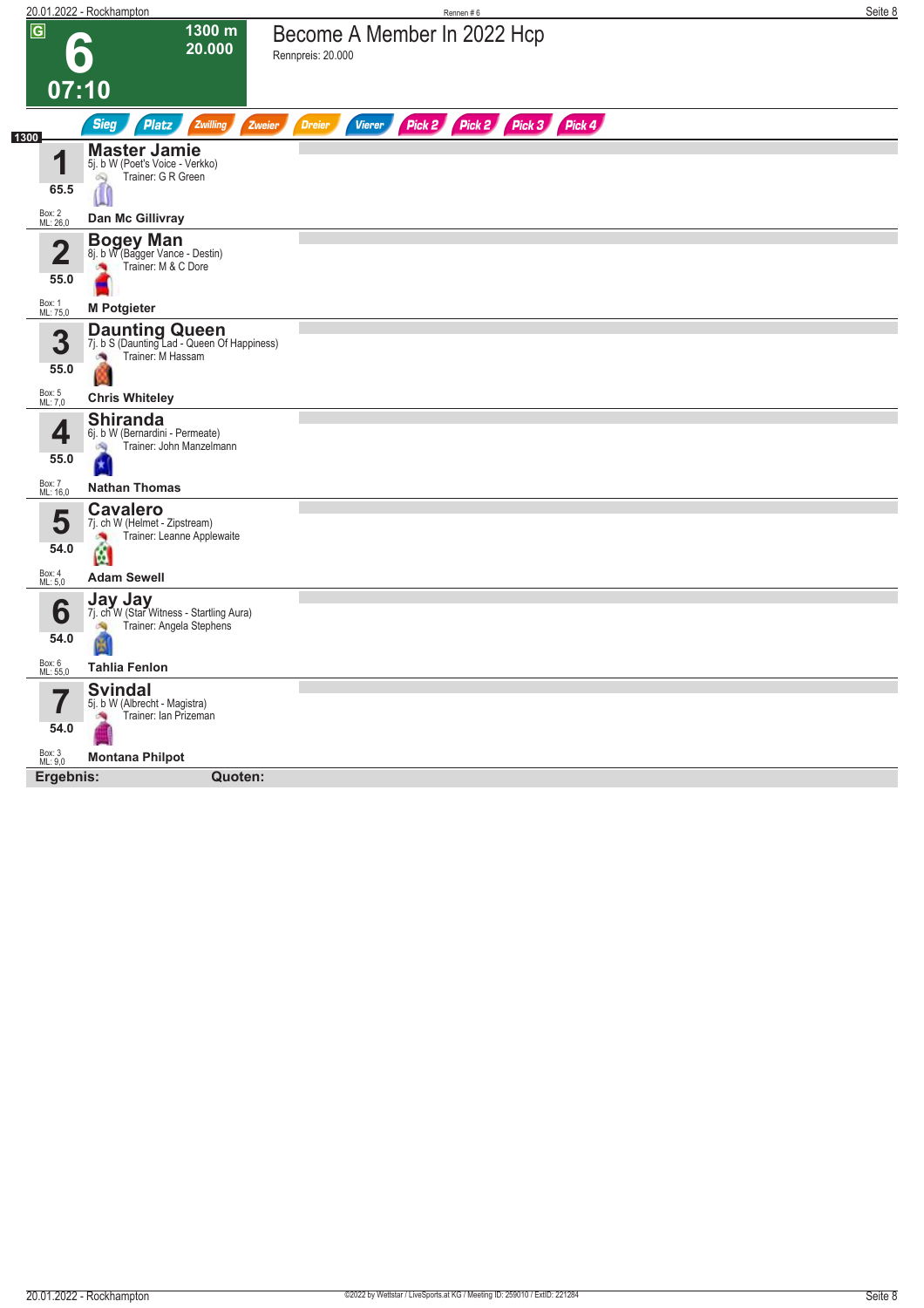|                                  | 20.01.2022 - Rockhampton                                                                       | Rennen #7                                                               | Seite 9 |
|----------------------------------|------------------------------------------------------------------------------------------------|-------------------------------------------------------------------------|---------|
| $\overline{G}$                   | 1600 m<br>20.000                                                                               | Www.Callaghanpark.Com.Au-Bm70<br>Rennpreis: 20.000                      |         |
|                                  | 07:51                                                                                          |                                                                         |         |
| 1600                             | QPL<br><b>Sieg</b><br>Zwilling<br><b>Platz</b>                                                 | Pick 2 Pick 2 Pick 3 Pick 4<br><b>Dreier</b><br><b>Vierer</b><br>Zweier |         |
| 4<br>63.5                        | <b>Poetic Heart</b><br>7j. br W (Show A Heart - Poiym)<br>Trainer: Adrian Coome                |                                                                         |         |
| Box: 1<br>ML: 13,0               | Dan Mc Gillivray                                                                               |                                                                         |         |
| $\overline{\mathbf{2}}$<br>63.0  | <b>Planet Warrior</b><br>6j. b/br W (So You Think - Fantastic Angel)<br>Trainer: Olivia Cairns |                                                                         |         |
| Box: 5<br>ML: 9,0                | <b>Justin P Stanley</b>                                                                        |                                                                         |         |
| 3<br>59.5                        | <b>Crockett</b><br>6j. b/br W (All American - Tuusula)<br>Trainer: A Simpson & D Urand         |                                                                         |         |
| Box: 8<br>ML: 4,0                | <b>Montana Philpot</b>                                                                         |                                                                         |         |
| 4<br>59.5                        | Quidni<br>6j. b W (Exceed And Excel - Quidnunc)<br>Trainer: Olivia Cairns                      |                                                                         |         |
| Box: 9<br>ML: 8,0                | <b>Ryan Wiggins</b>                                                                            |                                                                         |         |
| 5<br>58.0                        | <b>Aerial Combat</b><br>4j. b W (Better Than Ready - Umajet)<br>Trainer: John Wigginton<br>×   |                                                                         |         |
| Box: 7<br>ML: 4,0                | <b>Rick Mcmahon</b>                                                                            |                                                                         |         |
| 6<br>58.0                        | Springthorpe<br>7j b W (All Too Hard - Jesse's Girl)<br>Trainer: Olivia Cairns                 |                                                                         |         |
| Box: 6<br>ML: 8,0                | <b>Tahlia Fenlon</b>                                                                           |                                                                         |         |
| $\overline{\phantom{a}}$<br>54.0 | <b>Scent Of Fear</b><br>5j. ch S (Stratum - Stellaglacier)<br>Trainer: Olivia Cairns           |                                                                         |         |
| Box: 2<br>ML: 12,0               | <b>Adam Sewell</b><br><b>Tontein</b>                                                           |                                                                         |         |
| 8<br>54.0                        | 7j. b/br W (Turffontein - Deltrice)<br>Trainer: Lynette Petersen                               |                                                                         |         |
| Box: 3<br>ML: 12,0               | <b>M Potgieter</b>                                                                             |                                                                         |         |
| 9<br>54.0                        | <b>Attique</b><br>6j. b S (Top Echelon - Waiting Room)<br>Trainer: Adrian Coome                |                                                                         |         |
| Box: 4<br>ML: 81,0               | <b>Chris Whiteley</b>                                                                          |                                                                         |         |
| и                                | <b>Commander's Watch</b>                                                                       |                                                                         |         |
| 54.0                             | 6j. br/bl W (Pierro - Southern Venture)<br>Trainer: J F Lewis                                  |                                                                         |         |
| Box: 10<br>ML: 12,0              | <b>Nathan Thomas</b>                                                                           |                                                                         |         |
| Ergebnis:                        | Quoten:                                                                                        |                                                                         |         |